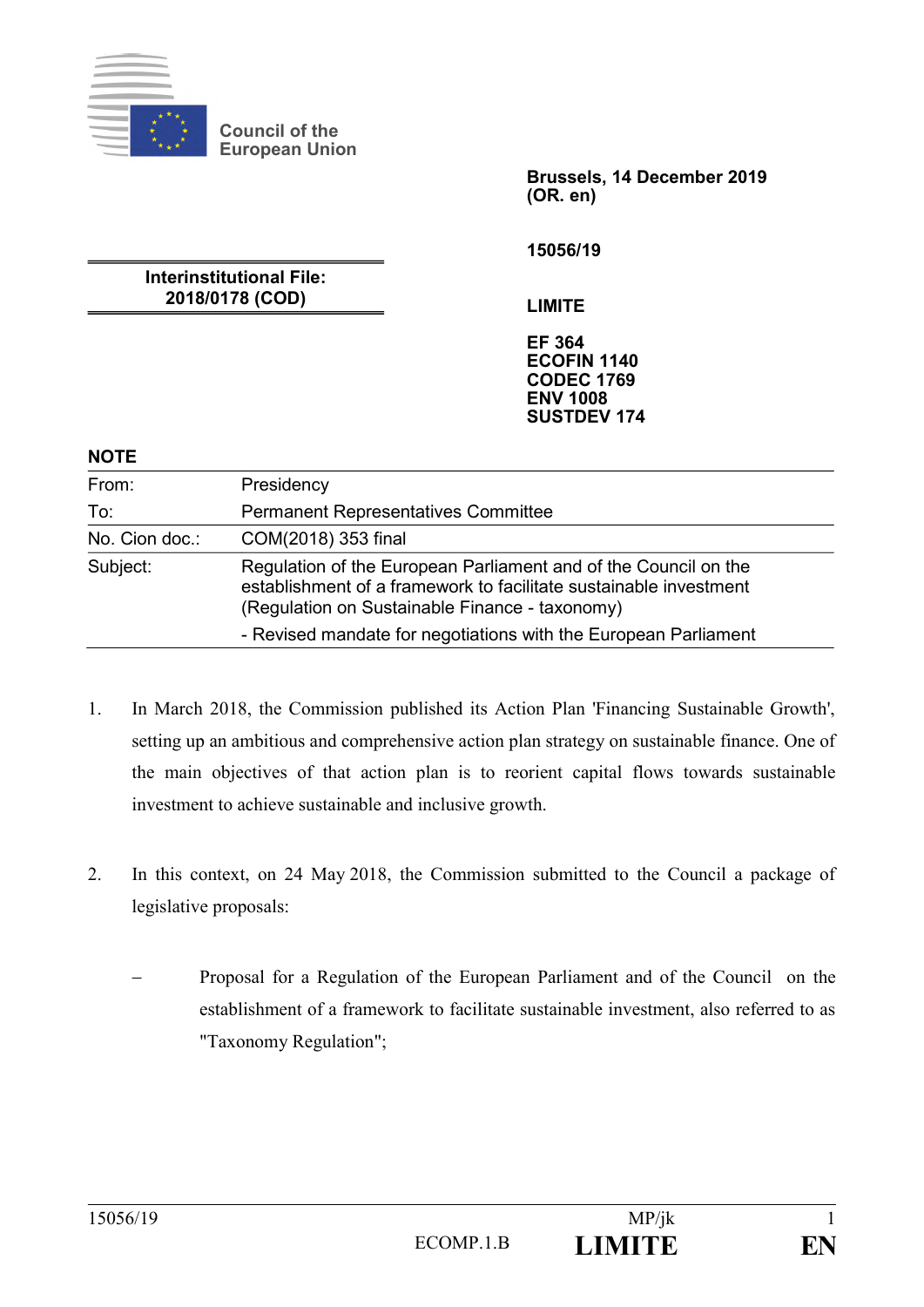- ‒ Proposal for a Regulation of the European Parliament and of the Council on disclosures relating to sustainable investments and sustainability risks and amending Directive (EU) 2016/2341, also referred to as "Disclosure Regulation"; and
- ‒ Proposal for a Regulation of the European Parliament and of the Council amending Regulation (EU) 2016/1011 on low carbon benchmarks and positive carbon impact benchmarks, also referred to as "Benchmarks Regulation".
- 3. Disclosure and Benchmarks Regulations were adopted this year and published in the Official Journal of the European Union as Regulations (EU) 2019/2088**<sup>1</sup>** and (EU) 2019/2089**<sup>2</sup>** , respectively.
- 4. On 28 March 2019, the European Parliament adopted a legislative resolution with its position at first reading concerning the Taxonomy Regulation**<sup>3</sup>** . On 25 September 2019, COREPER agreed the negotiating mandate with regard to the proposed Regulation**<sup>4</sup>** . Since agreement of the mandate by COREPER, six trilogues have taken place.
- 5. At the 3 and 5 December 2019 trilogues, the Finnish Presidency and the European Parliament reached an understanding on the key issues in the Taxonomy Regulation, subject to the revision of the negotiating mandate by COREPER and without prejudice to the technical finalisation of the legal text as a whole at a later stage.
- 6. On 11 December 2019, COREPER considered the key elements of the understanding on the basis of a Presidency note set out in document 14880/19. COREPER called for continuation of work on two elements of the mandate regarding climate neutrality.

1

**<sup>1</sup>** OJ L 317, 9.12.2019, p. 1.

**<sup>2</sup>** OJ L 317, 9.12.2019, p. 17.

**<sup>3</sup>** Doc. 7759/19.

**<sup>4</sup>** Doc. 12360/2/19 REV 2.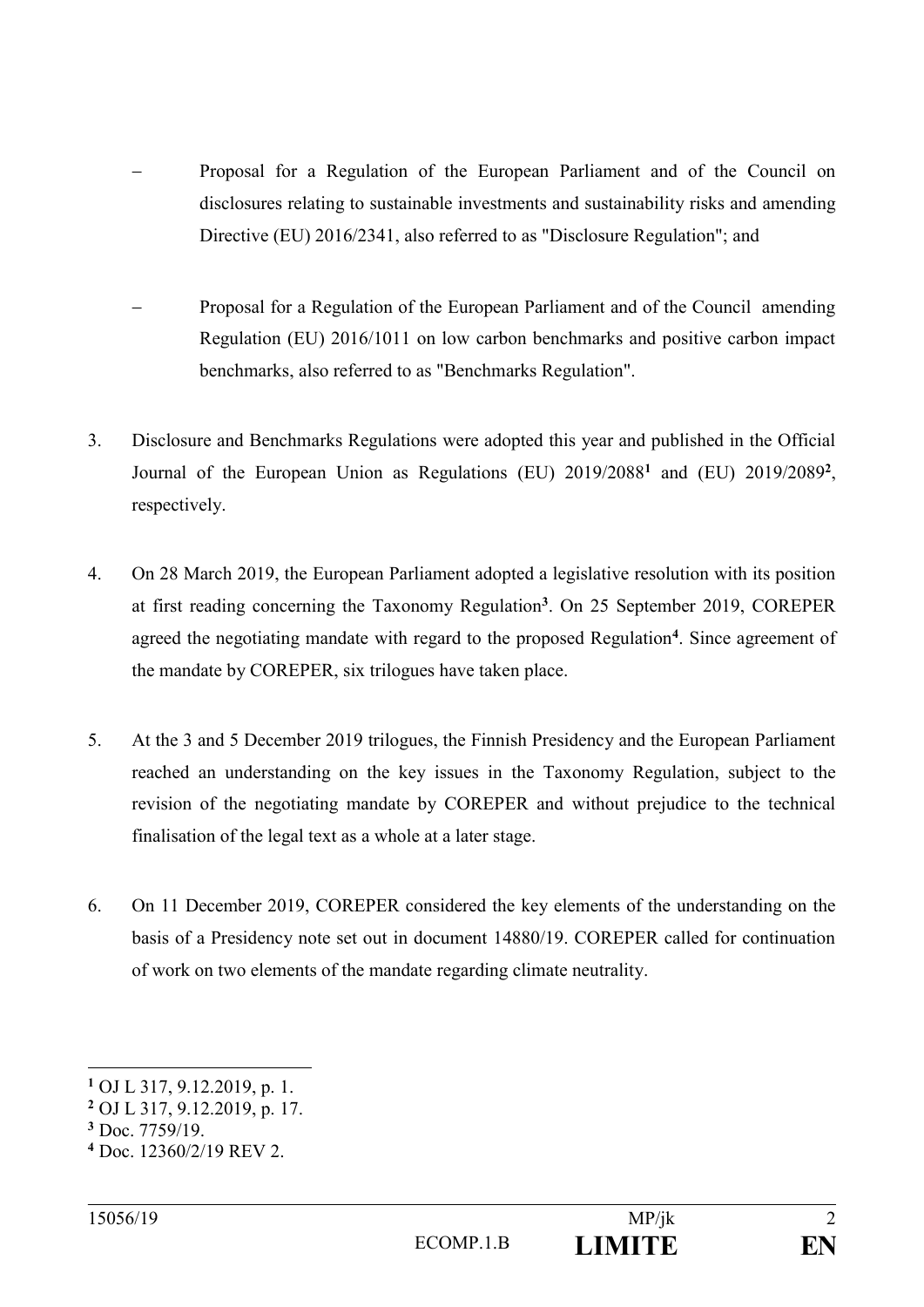- 7. Taking into account the feedback from the Member States on the possible drafting of Recital (24a) and paragraph 1a of Article 6 as well as article 12 (d), the Presidency proposes the following drafting to accommodate the Member States concerns regarding the assessment by the Commission of climate neutral and other existing technologies, the principle regarding long term disposal of waste under 'do no significant harm', while ensuring the possibility to secure the agreement with the European Parliament.
- 8. The Presidency compromise resulting from that work provides for the following changes to recital 24a, Article 6(1a) and Article 12(1)(d):

#### **ELEMENT 1**

## **Line 64 (recital 24a) - add specific reference to Article 6(1a) proposed change bolded and underlined:**

*"(24a) In defining the technical screening criteria for the climate change mitigation objective, the Commission should take into account and incentivize the ongoing and necessary transition towards a climate-neutral economy. The transition, in addition to the use of climate neutral energy in accordance with Article 6(1a) and more investments in economic activities and sectors that are already low carbon, requires substantial reductions in greenhouse gas emissions in other economic activities and sectors for which there are no technologically and economically feasible low carbon alternatives. Those economic activities should be considered to substantially contribute to climate change mitigation if their greenhouse gas emissions are substantially lower than sector or industry average, they do not hamper the development and deployment of low-carbon alternatives and they do not lead to a lock-in in assets incompatible with the objective of climate-neutrality, considering the economic lifetime of those assets. The technical screening criteria for these activities should ensure that these transitional activities have a credible path towards climate neutrality, and these technical screening criteria should be adjusted accordingly at regular intervals."*

### **Line 196 (Article 6(1a) 1 st sub-paragraph) - text remains unchanged:**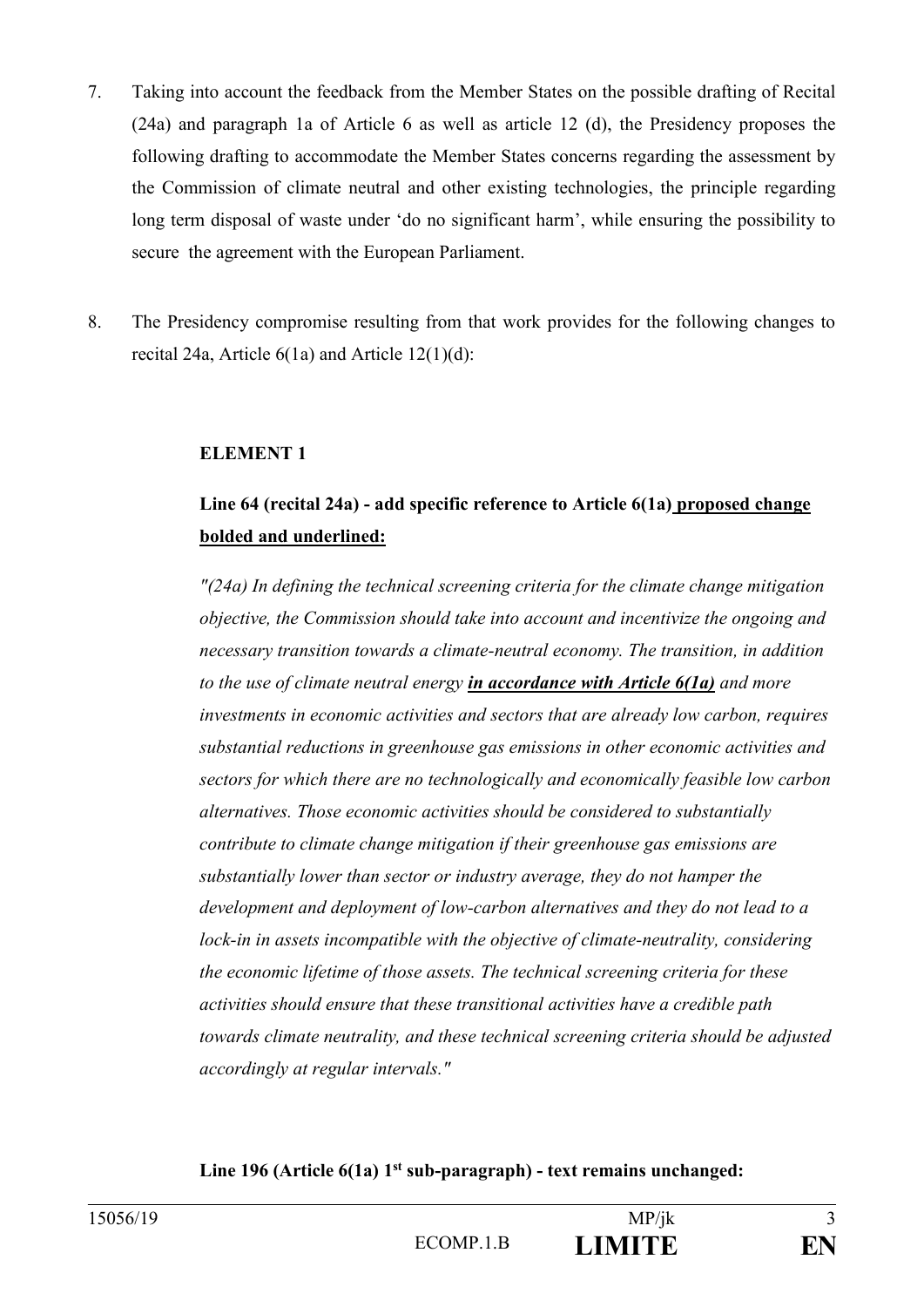*"1a. For the purposes of paragraph 1, an economic activity for which there is no technologically and economically feasible low carbon alternative, shall be considered to contribute substantially to climate change mitigation as it supports the transition to a climate-neutral economy consistent with a pathway to limit the temperature increase to 1.5 degrees Celsius above pre-industrial levels including by phasing out greenhouse gas emissions, in particular from solid fossil fuels, where that activity:"*

# Line 196d (Article 6(1a) 2<sup>nd</sup> sub-paragraph) – proposed change bolded and **underlined:**

*For the purpose of this paragraph and the establishment of technical screening criteria in accordance of Article 14, the Commission shall assess the potential contribution and feasibility of all relevant existing technologies.*

### **ELEMENT 2**

## **Line 300 (Article 12(1)(d)): proposed change bolded and underlined:**

*"(d) circular economy, including waste prevention and recycling, where that activity leads to significant inefficiencies in the use of materials and the direct or indirect use of natural resources such as non-renewable energy sources, raw materials, water and land in one or more stages of the life-cycle of products, including in terms of durability, reparability, upgradability, reusability or recyclability of products; or where that activity leads to a significant increase in the generation, incineration or disposal of waste, with the exception of incineration of non-recyclable hazardous waste, or in particular where the long term disposal of waste may pose cause material significant and long-term risks of causing significant and long-term harm to the environment."*

## **Line 311-312 (Article 14(1(a) and (b)) remains unchanged:**

*"a. identify the most relevant potential contributions to the given environmental objective, while respecting the principle of technological neutrality, considering both the short and long term impacts of a given economic activity;"*